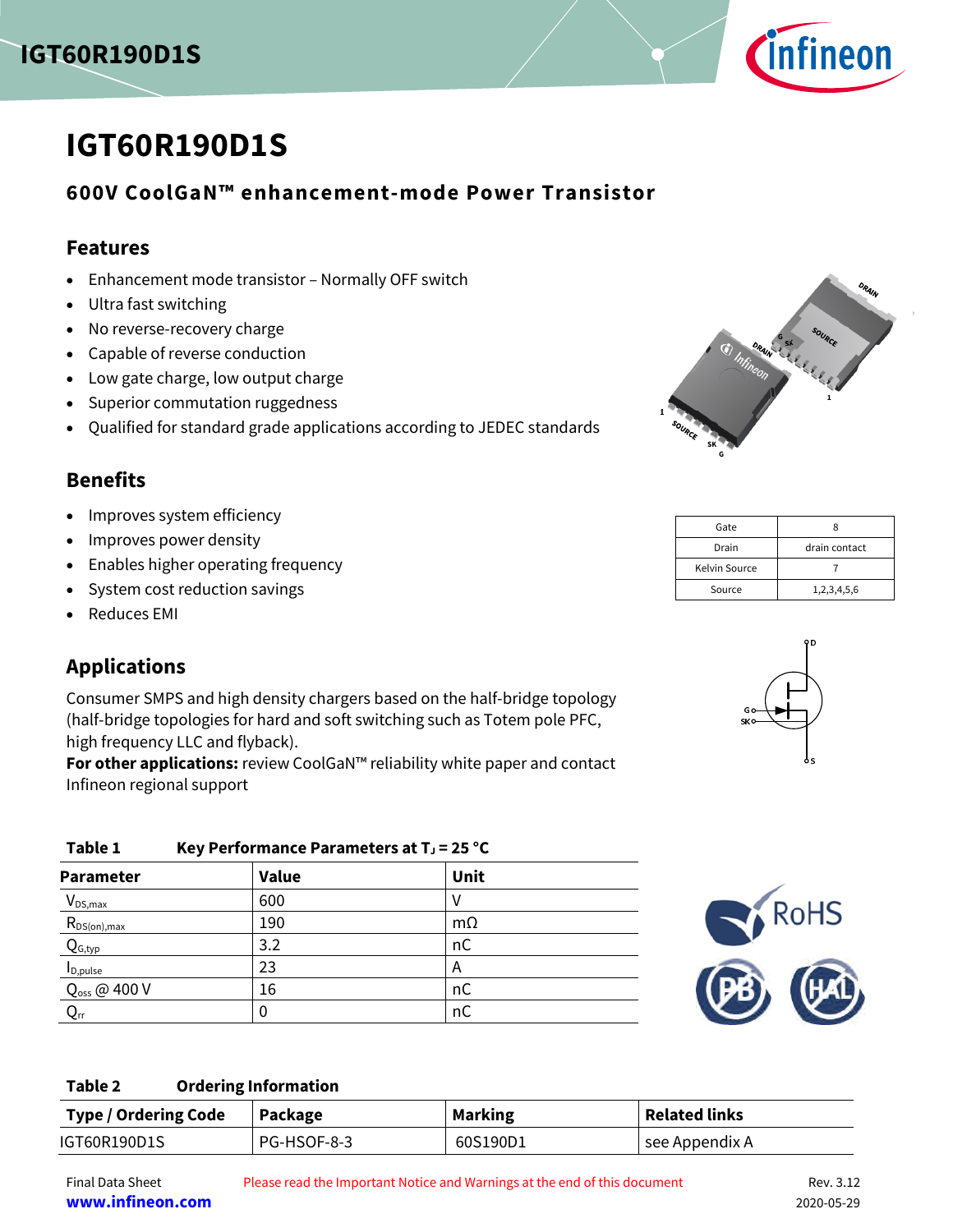

### <span id="page-1-0"></span>**Table of Contents**

| $\mathbf{1}$            |  |
|-------------------------|--|
| 2 <sup>1</sup>          |  |
| $\overline{\mathbf{3}}$ |  |
| 4                       |  |
| 5                       |  |
| $6\phantom{1}$          |  |
| $\overline{7}$          |  |
| 8                       |  |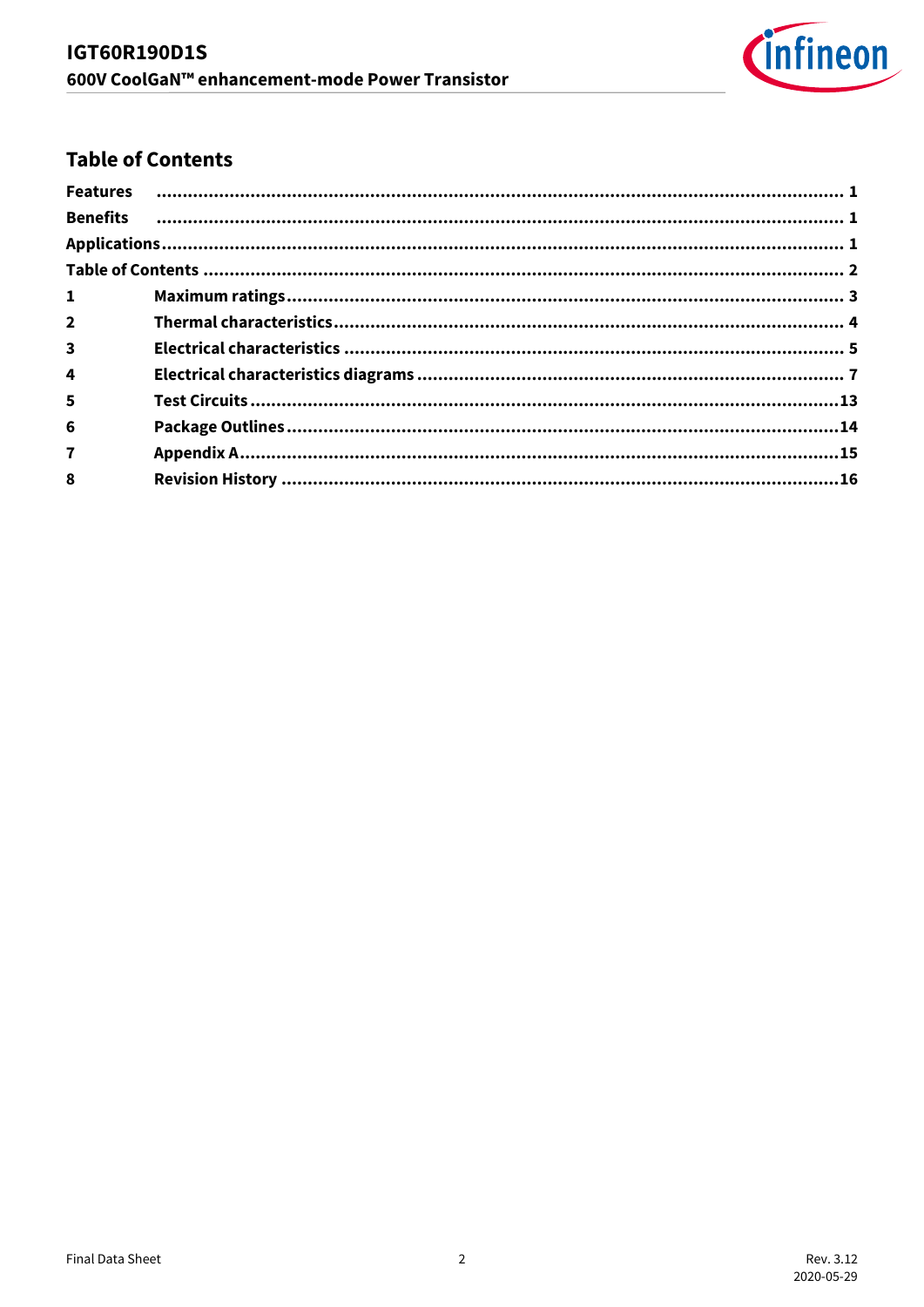

### <span id="page-2-0"></span>**1 Maximum ratings**

at T<sub>j</sub> = 25 °C, unless otherwise specified. Continuous application of maximum ratings can deteriorate transistor lifetime. For further information, contact your local Infineon sales office.

| <b>Parameter</b>                                           | Symbol                                              |                          | <b>Values</b>            |               | Unit           | <b>Note/Test Condition</b>                                                                                                                                                       |
|------------------------------------------------------------|-----------------------------------------------------|--------------------------|--------------------------|---------------|----------------|----------------------------------------------------------------------------------------------------------------------------------------------------------------------------------|
|                                                            |                                                     | Min.                     | Typ.                     | Max.          |                |                                                                                                                                                                                  |
| Drain Source Voltage, continuous <sup>1</sup>              | $V_{DS,max}$                                        |                          |                          | 600           | $\mathsf{V}$   | $V_{GS} = 0 V$                                                                                                                                                                   |
| Drain source destructive breakdown<br>voltage <sup>2</sup> | $V_{DS,bd}$                                         | 800                      |                          |               | $\vee$         | $V_{gs} = 0 V, I_{DS} = 4.3 mA$                                                                                                                                                  |
| Drain source voltage, pulsed <sup>2</sup>                  | V <sub>DS, pulse</sub>                              |                          |                          | 750           | V              | $T_i = 25$ °C; $V_{GS} \le 0$ V; $\le 1$ hour<br>of total time                                                                                                                   |
|                                                            |                                                     |                          |                          | 650           | V              | $T_i = 125 °C$ , $V_{GS} ≤ 0 V$ ; ≤1 hour<br>of total time                                                                                                                       |
| Switching surge voltage, pulsed <sup>2</sup>               | V <sub>DS,surge</sub>                               |                          |                          | 750           | $\mathsf{V}$   | DC bus voltage = 700 V; turn<br>off V <sub>DS,pulse</sub> = 750 V; turn on<br>$I_{D,pulse}$ = 10 A; T <sub>i</sub> = 105 °C;<br>f ≤ 100 kHz, t ≤ 100 secs (10<br>million pulses) |
| Continuous current, drain source                           | I <sub>D</sub>                                      |                          |                          | 12.5          | $\overline{A}$ | $T_c = 25 °C$ ; $T_i = T_{i, max}$                                                                                                                                               |
|                                                            |                                                     |                          |                          | 8.0           |                | $T_c = 100 °C$ ; $T_i = T_{i, max}$                                                                                                                                              |
|                                                            |                                                     |                          |                          | 5.5           |                | $T_c = 125 °C; T_j = T_{j, max}$                                                                                                                                                 |
| Pulsed current, drain source 34                            | $I_{D,pulse}$                                       |                          |                          | 23            | $\overline{A}$ | $T_c$ = 25 °C; $I_c$ = 9.6 mA;<br>See Figure 3; Figure 5;                                                                                                                        |
| Pulsed current, drain source 45                            | $I_{D,pulse}$                                       | $\overline{\phantom{a}}$ | $\overline{\phantom{a}}$ | 13.5          | A              | $T_c = 125 °C$ ; $I_c = 9.6$ mA;<br>See Figure 4; Figure 6;                                                                                                                      |
| Gate current, continuous <sup>456</sup>                    | $\boldsymbol{\mathsf{I}}_{\mathsf{G},\mathsf{avg}}$ | $\overline{\phantom{a}}$ | $\frac{1}{2}$            | 7.7           | mA             | T <sub>j</sub> = -55 °C to 150 °C;                                                                                                                                               |
| Gate current, pulsed 46                                    | I <sub>G,pulse</sub>                                |                          |                          | 770           | mA             | $T_i = -55 °C$ to 150 °C;<br>$t_{PULSE}$ = 50 ns, f=100 kHz                                                                                                                      |
| Gate source voltage, continuous <sup>6</sup>               | $V_{GS}$                                            | $-10$                    | $\overline{\phantom{a}}$ | $\frac{1}{2}$ | $\mathsf{V}$   | $T_i = -55$ °C to 150 °C;                                                                                                                                                        |
| Gate source voltage, pulsed <sup>6</sup>                   | V <sub>GS, pulse</sub>                              | $-25$                    |                          |               | V              | T <sub>i</sub> = -55 °C to 150 °C;<br>$t_{PULSE}$ = 50 ns, f = 100 kHz;<br>open drain                                                                                            |
| Power dissipation                                          | $P_{\text{tot}}$                                    |                          |                          | 55.5          | W              | $T_c = 25 °C$                                                                                                                                                                    |
| Operating temperature                                      | $T_i$                                               | $-55$                    |                          | 150           | $^{\circ}$ C   |                                                                                                                                                                                  |

### **Table 3 Maximum ratings**

<span id="page-2-1"></span><sup>1</sup> All devices are 100% tested at  $I_{DS}$  = 4.3 mA to assure  $V_{DS}$   $\geq$  800 V

<sup>2</sup> Provided as measure of robustness under abnormal operating conditions and not recommended for normal operation

<sup>3</sup> Limits derived from product characterization, parameter not measured during production

<sup>4</sup> Ensure that average gate drive current, I<sub>G,avg</sub> is ≤ 7.7 mA. Please see figure 27 for I<sub>G,avg,</sub> I<sub>G,pulse</sub> and I<sub>G</sub> details

<sup>5</sup> Parameter is influenced by rel-requirements. Please contact the local Infineon Sales Office to get an assessment of your application

<sup>6</sup> We recommend using an advanced driving technique to optimize the device performance. Please see gate drive application note for details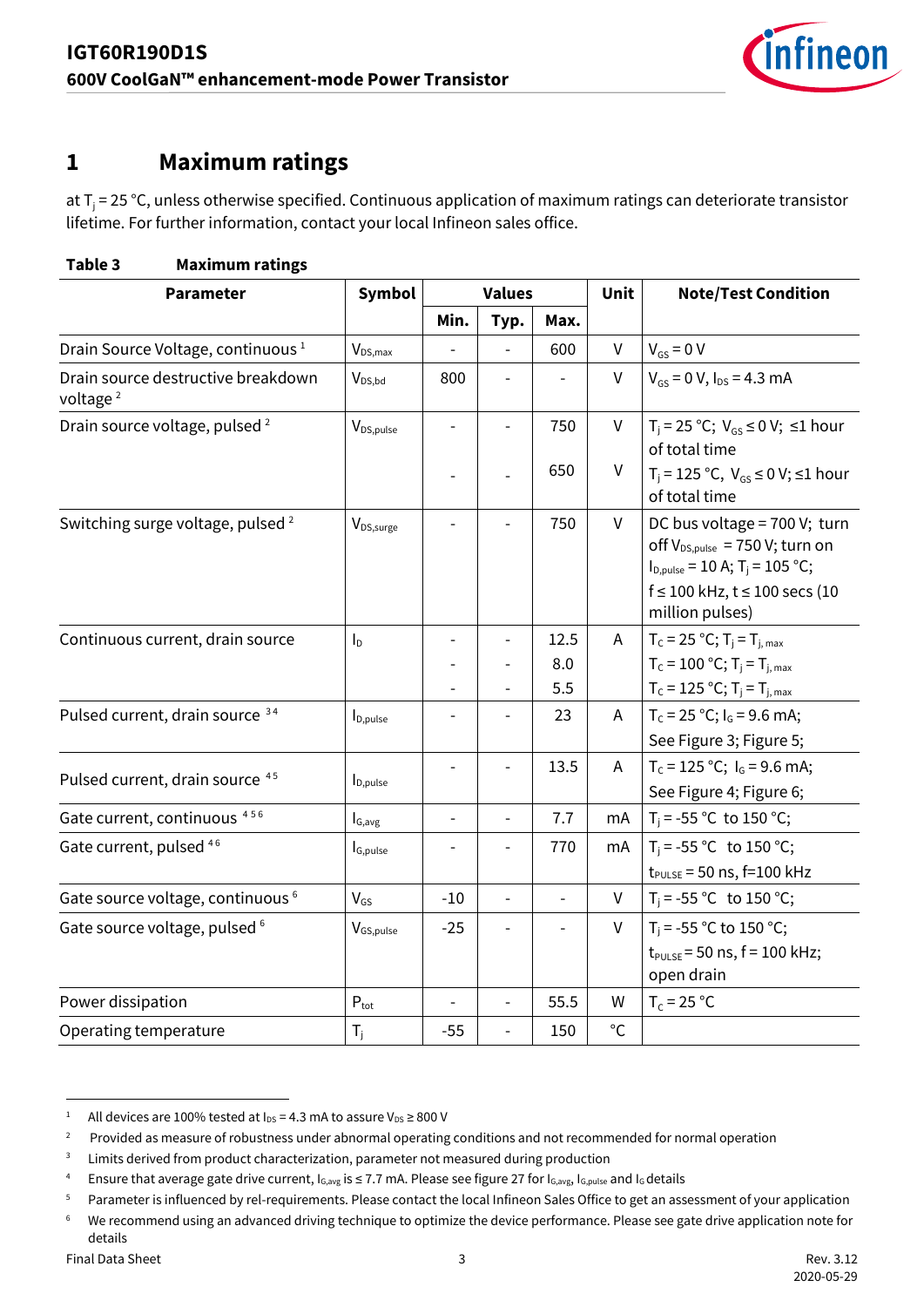

| Storage temperature            | I stg | -55 | $\overline{\phantom{0}}$ | 150 | $\sim$ | Max shelf life depends on<br>I storage conditions. |
|--------------------------------|-------|-----|--------------------------|-----|--------|----------------------------------------------------|
| Drain-source voltage slew-rate | dV/dt |     |                          | 200 | V/ns   |                                                    |

## <span id="page-3-0"></span>**2 Thermal characteristics**

#### **Table 4 Thermal characteristics**

| <b>Parameter</b>                                        | Symbol            | <b>Values</b> |                          | <b>Unit</b> | <b>Note/Test Condition</b> |                                                                                                                                                                                                    |
|---------------------------------------------------------|-------------------|---------------|--------------------------|-------------|----------------------------|----------------------------------------------------------------------------------------------------------------------------------------------------------------------------------------------------|
|                                                         |                   | Min.          | Typ.                     | Max.        |                            |                                                                                                                                                                                                    |
| Thermal resistance, junction-case                       | $R_{thJC}$        |               | $\overline{\phantom{a}}$ | 2.25        | $\degree$ C/W              |                                                                                                                                                                                                    |
| Thermal resistance, junction-ambient                    | $R_{thJA}$        |               |                          | 62          | $\degree$ C/W              | Device on PCB, minimum<br>footprint                                                                                                                                                                |
| Thermal resistance, junction-ambient<br>for SMD version | $R_{thJA}$        |               | 35                       | 45          | $\degree$ C/W              | Device on 40mm*40mm*<br>1.5mm epoxy PCB FR4 with<br>$6cm2$ (one layer, $70 \mu m$<br>thickness) copper area for<br>drain connection and<br>cooling. PCB is vertical<br>without air stream cooling. |
| Reflow soldering temperature                            | $T_{\text{gold}}$ |               |                          | 260         | $^{\circ}$ C               | MSL1                                                                                                                                                                                               |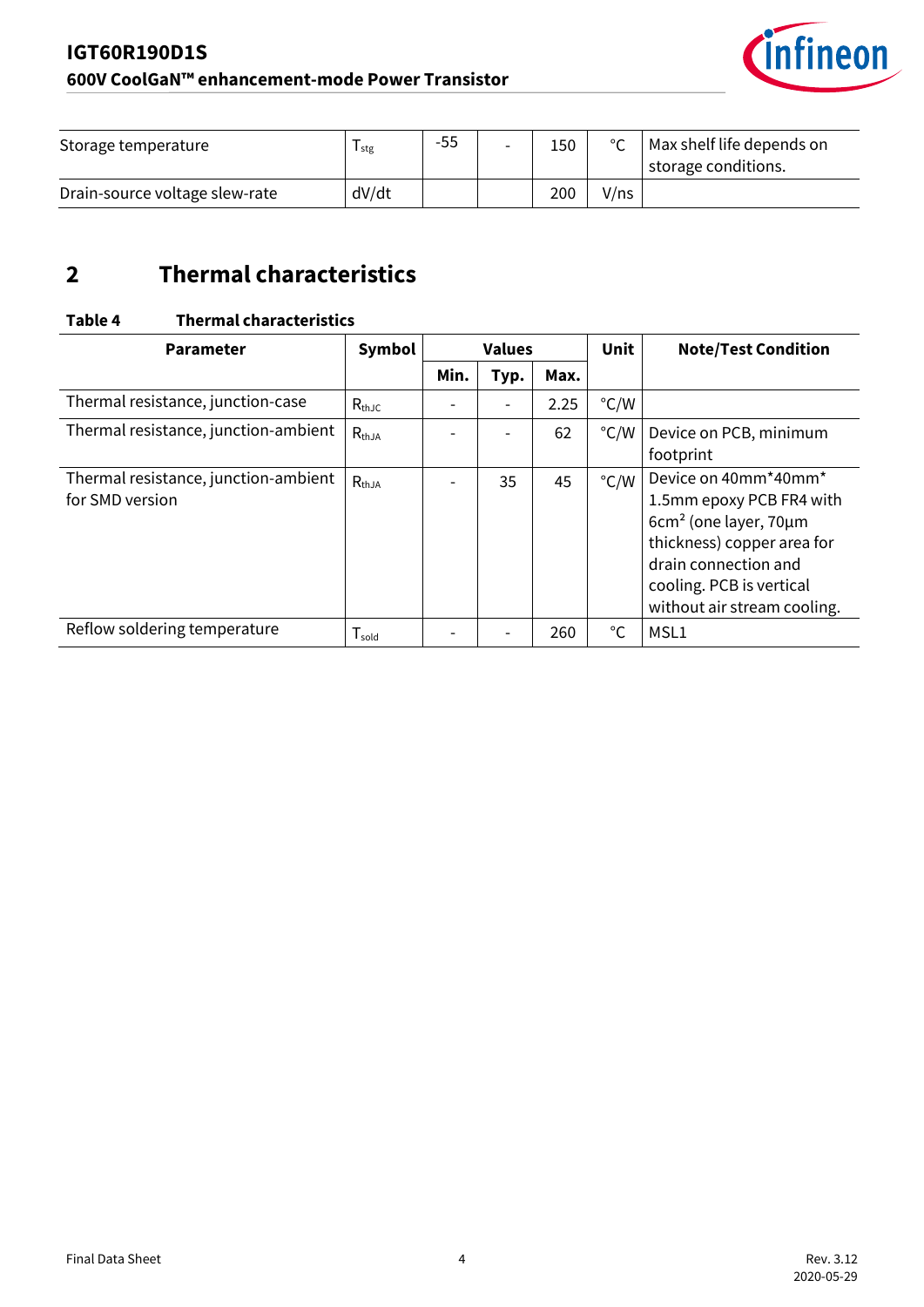

### <span id="page-4-0"></span>**3 Electrical characteristics**

at T<sub>j</sub> = 25 °C, unless specified otherwise

#### **Table 5 Static characteristics**

| <b>Parameter</b>                                                       | <b>Values</b><br>Symbol |                          | Unit                     | <b>Note/Test Condition</b> |    |                                                                  |
|------------------------------------------------------------------------|-------------------------|--------------------------|--------------------------|----------------------------|----|------------------------------------------------------------------|
|                                                                        |                         | Min.                     | Typ.                     | Max.                       |    |                                                                  |
| Gate threshold voltage                                                 | $V_{GS(th)}$            | 0.9                      | 1.2                      | 1.6                        | V  | $I_{DS}$ = 0.96 mA; $V_{DS}$ = 10 V; T <sub>i</sub> = 25 °C      |
|                                                                        |                         | 0.7                      | 1.0                      | 1.4                        |    | $I_{DS}$ = 0.96 mA; $V_{DS}$ = 10 V; T <sub>i</sub> =125 °C      |
| Drain-Source leakage current                                           |                         | $\overline{\phantom{0}}$ | 0.4                      | 40                         | μA | $V_{DS}$ = 600 V; V <sub>GS</sub> = 0 V; T <sub>i</sub> = 25 °C  |
|                                                                        | $I_{DSS}$               | $\overline{\phantom{0}}$ | 8                        |                            |    | $V_{DS}$ = 600 V; V <sub>GS</sub> = 0 V; T <sub>i</sub> = 150 °C |
| Drain-Source leakage current at<br>application conditions <sup>1</sup> | <b>I</b> DSSapp         | -                        | 0.3                      |                            | μA | $V_{DS}$ = 400 V; V <sub>GS</sub> = 0 V; T <sub>i</sub> = 125 °C |
| Gate-Source leakage current                                            |                         | $-1$                     |                          |                            | mA | $V_{DS}$ = 0 V; V <sub>GS</sub> = -10 V; T <sub>i</sub> = 25 °C  |
|                                                                        | $I_{GSS}$               | $-1$                     | $\overline{\phantom{0}}$ |                            |    | $V_{DS}$ = 0 V; V <sub>GS</sub> = -10 V; T <sub>i</sub> = 125 °C |
| Drain-Source on-state resistance                                       |                         | -                        | 0.14                     | 0.19                       | Ω  | $I_G$ = 9.6 mA; $I_D$ = 5 A; T <sub>i</sub> = 25 °C              |
|                                                                        | $R_{DS(on)}$            | $\overline{\phantom{0}}$ | 0.26                     |                            |    | $I_G$ = 9.6 mA; $I_D$ = 5 A; T <sub>i</sub> = 150 °C             |
| Gate resistance                                                        | $R_{G,int}$             | $\overline{\phantom{0}}$ | 0.27                     |                            | Ω  | LCR impedance measurement;<br>$f = f_{res}$                      |

#### **Table 6 Dynamic characteristics**

| <b>Parameter</b>                                             | <b>Symbol</b>                |                          | <b>Values</b> |                          | <b>Unit</b> | <b>Note/Test Condition</b>                             |  |
|--------------------------------------------------------------|------------------------------|--------------------------|---------------|--------------------------|-------------|--------------------------------------------------------|--|
|                                                              |                              | Min.                     | Typ.          | Max.                     |             |                                                        |  |
| Input capacitance                                            | $C_{iss}$                    | $\overline{a}$           | 157           |                          | pF          | $V_{GS}$ = 0 V; $V_{DS}$ = 400 V;<br>$f = 1$ MHz       |  |
| Output capacitance                                           | $C_{\text{oss}}$             |                          | 28            |                          | pF          | $V_{GS}$ = 0 V; $V_{DS}$ = 400 V;<br>$f = 1$ MHz       |  |
| Reverse transfer capacitance                                 | C <sub>rss</sub>             |                          | 0.15          |                          | pF          | $V_{GS}$ = 0 V; $V_{DS}$ = 400 V;<br>$f = 1$ MHz       |  |
| Effective output capacitance,<br>energy related <sup>2</sup> | $C_{o(er)}$                  |                          | 32.5          |                          | pF          | $V_{DS} = 0$ to 400 V                                  |  |
| Effective output capacitance,<br>time related $3$            | $C_{o(tr)}$                  | $\overline{\phantom{0}}$ | 40            |                          | pF          | $V_{GS}$ = 0 V; $V_{DS}$ = 0 to 400 V;<br>$Id = const$ |  |
| Output charge                                                | Qoss                         | $\overline{\phantom{a}}$ | 16            | $\overline{\phantom{a}}$ | nC          | $V_{DS} = 0$ to 400 V                                  |  |
| Turn- on delay time                                          | $t_{d(on)}$                  | $\overline{\phantom{0}}$ | 11            |                          | ns          | see Figure 23                                          |  |
| Turn- off delay time                                         | $\mathsf{t}_{\text{d(off)}}$ | $\overline{\phantom{a}}$ | 12            |                          | ns          | see Figure 23                                          |  |
| Rise time                                                    | $t_{\rm r}$                  | $\overline{\phantom{a}}$ | 5             | $\overline{\phantom{a}}$ | ns          | see Figure 23                                          |  |
| Fall time                                                    | $t_{\rm f}$                  | -                        | 12            |                          | ns          | see Figure 23                                          |  |

<span id="page-4-2"></span><span id="page-4-1"></span><sup>&</sup>lt;sup>1</sup> Parameter represents end of use leakage in applications

Final Data Sheet **Rev. 3.12** Rev. 3.12

<span id="page-4-3"></span><sup>&</sup>lt;sup>2</sup> C<sub>o(er)</sub> is a fixed capacitance that gives the same stored energy as C<sub>oss</sub> while V<sub>DS</sub> is rising from 0 to 400 V

 $^3$  C<sub>o(tr)</sub> is a fixed capacitance that gives the same charging time as C<sub>oss</sub> while V<sub>DS</sub> is rising from 0 to 400 V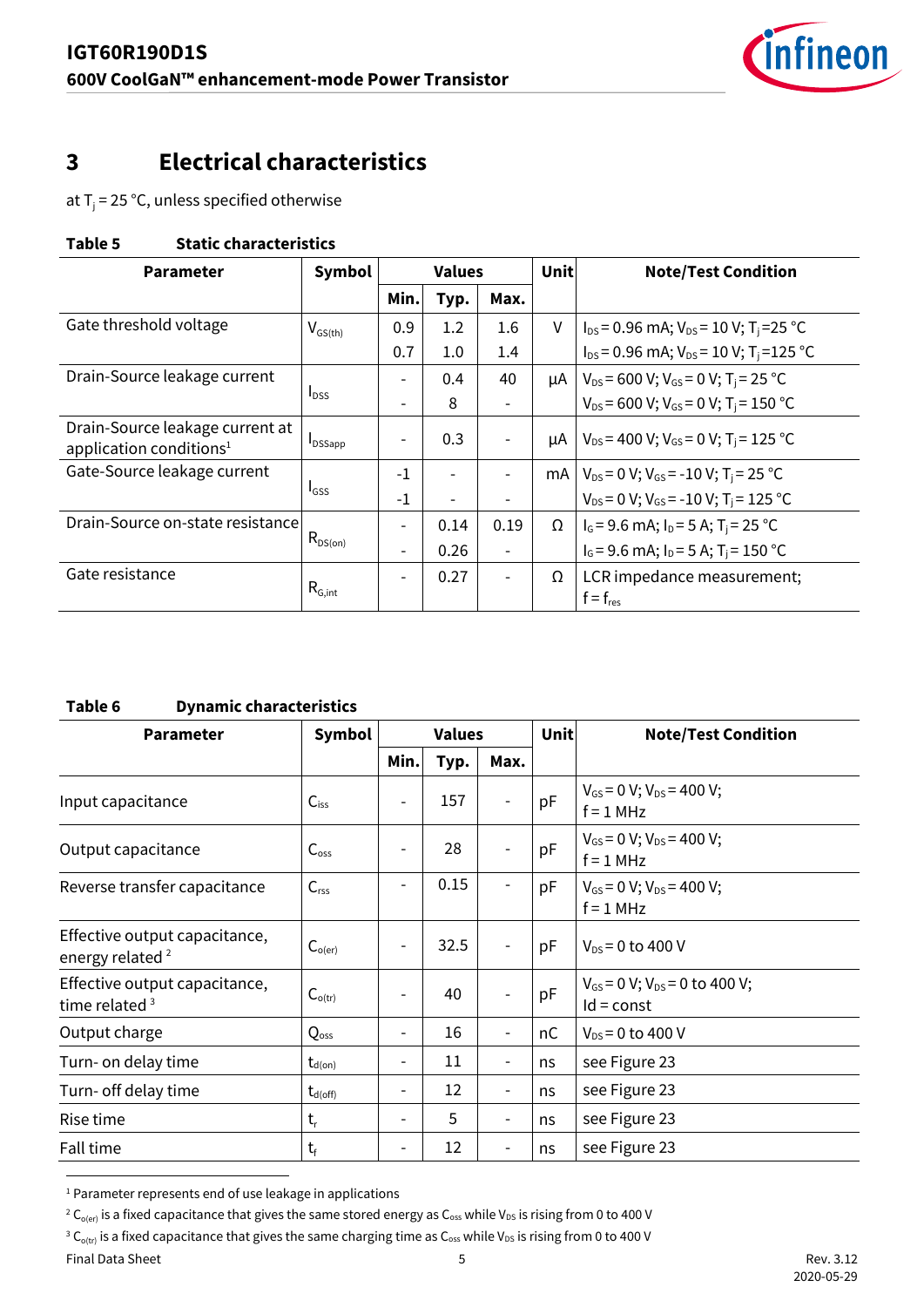

#### **Table 7 Gate charge characteristics**

| <b>Parameter</b> | <b>Symbol</b> | <b>Values</b> |      |                          | Unit | <b>Note/Test Condition</b>                           |
|------------------|---------------|---------------|------|--------------------------|------|------------------------------------------------------|
|                  |               | Min.          | Typ. | Max.                     |      |                                                      |
| Gate charge      | QG            | -             | 3.2  | $\overline{\phantom{0}}$ | пC   | $I_{GS}$ = 0 to 3.8 mA; $V_{DS}$ = 400 V;<br>$ID=5A$ |

#### **Table 8 Reverse conduction characteristics**

<span id="page-5-0"></span>

| <b>Parameter</b>              | Symbol                | <b>Values</b>            |          |                          | <b>Unit</b> | <b>Note/Test Condition</b>      |
|-------------------------------|-----------------------|--------------------------|----------|--------------------------|-------------|---------------------------------|
|                               |                       | Min.                     | Typ.     | Max.                     |             |                                 |
| Source-Drain reverse voltage  | $V_{SD}$              | $\overline{\phantom{0}}$ | 2.5      | 3                        | v           | $V_{GS} = 0V$ ; $I_{SD} = 5 A$  |
| Pulsed current, reverse       | I <sub>S,pulse</sub>  |                          |          | 23                       | Α           | $I_G = 9.6$ mA                  |
| Reverse recovery charge       | $Q_{rr}$ <sup>1</sup> |                          | 0        |                          | пC          | $I_{SD}$ = 5 A, $V_{DS}$ = 400V |
| Reverse recovery time         | $t_{rr}$              | $\overline{\phantom{0}}$ | 0        | $\overline{\phantom{0}}$ | ns          |                                 |
| Peak reverse recovery current | $I_{rrm}$             |                          | $\Omega$ | $\overline{\phantom{0}}$ | Α           |                                 |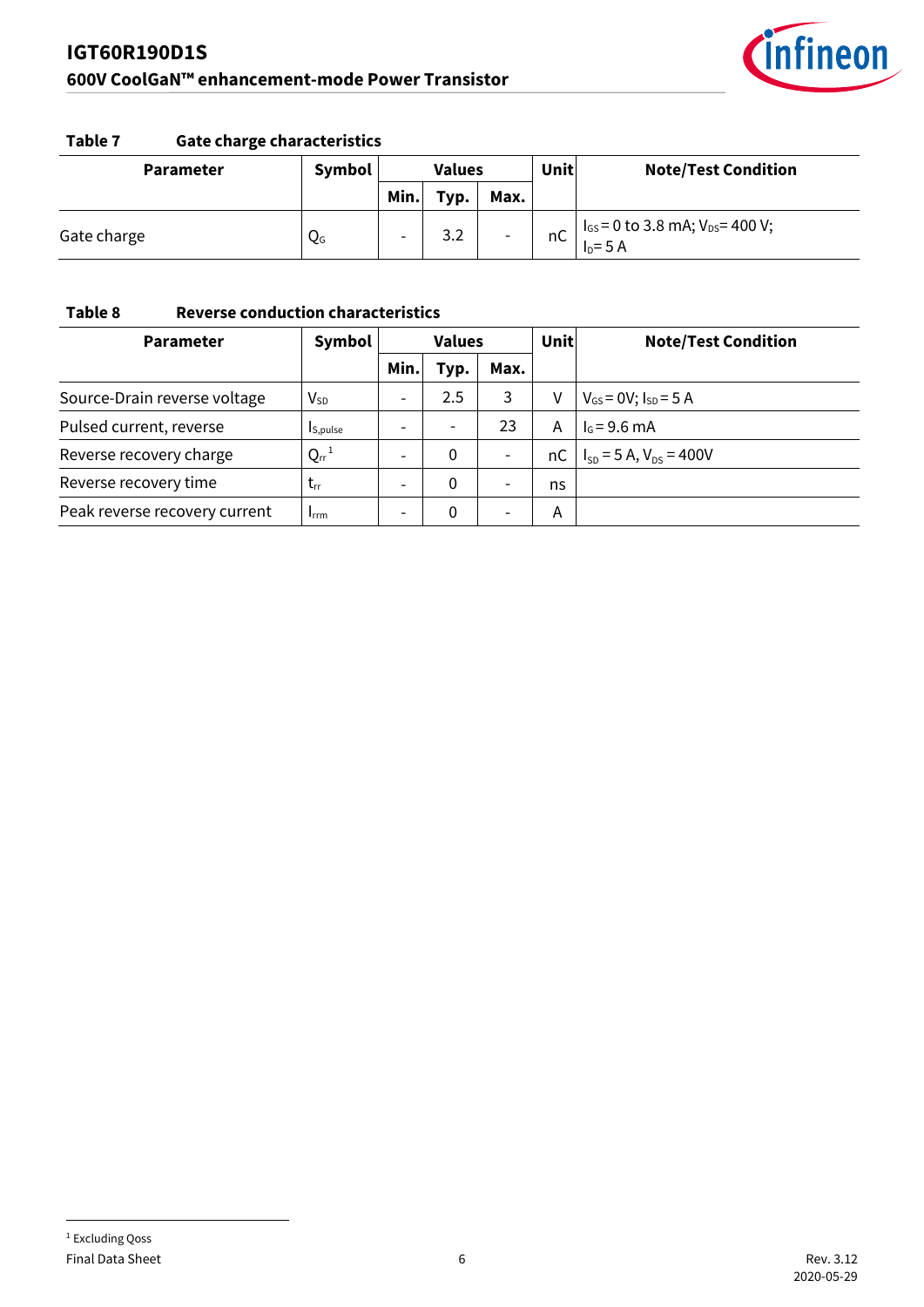

## <span id="page-6-0"></span>**4 Electrical characteristics diagrams**

at T<sub>j</sub> = 25 °C, unless specified otherwise



<span id="page-6-2"></span><span id="page-6-1"></span>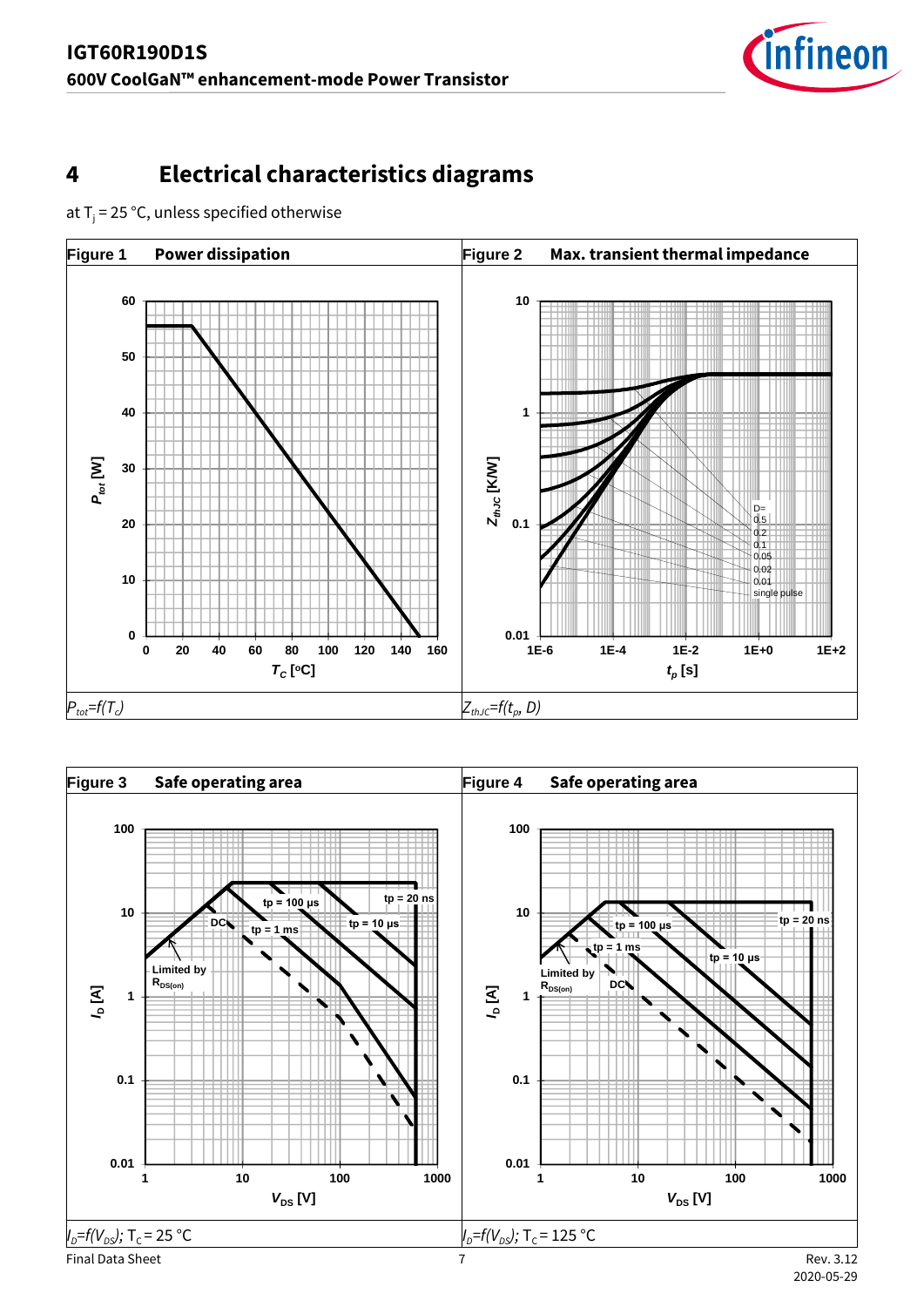<span id="page-7-1"></span><span id="page-7-0"></span>



<span id="page-7-2"></span><sup>1</sup> Parameter is influenced by rel-requirements. This value is determined by a typical lifetime-model for consumer applications. Please contact the local Infineon Sales Office to get an assessment of your application.

Final Data Sheet **8** Rev. 3.12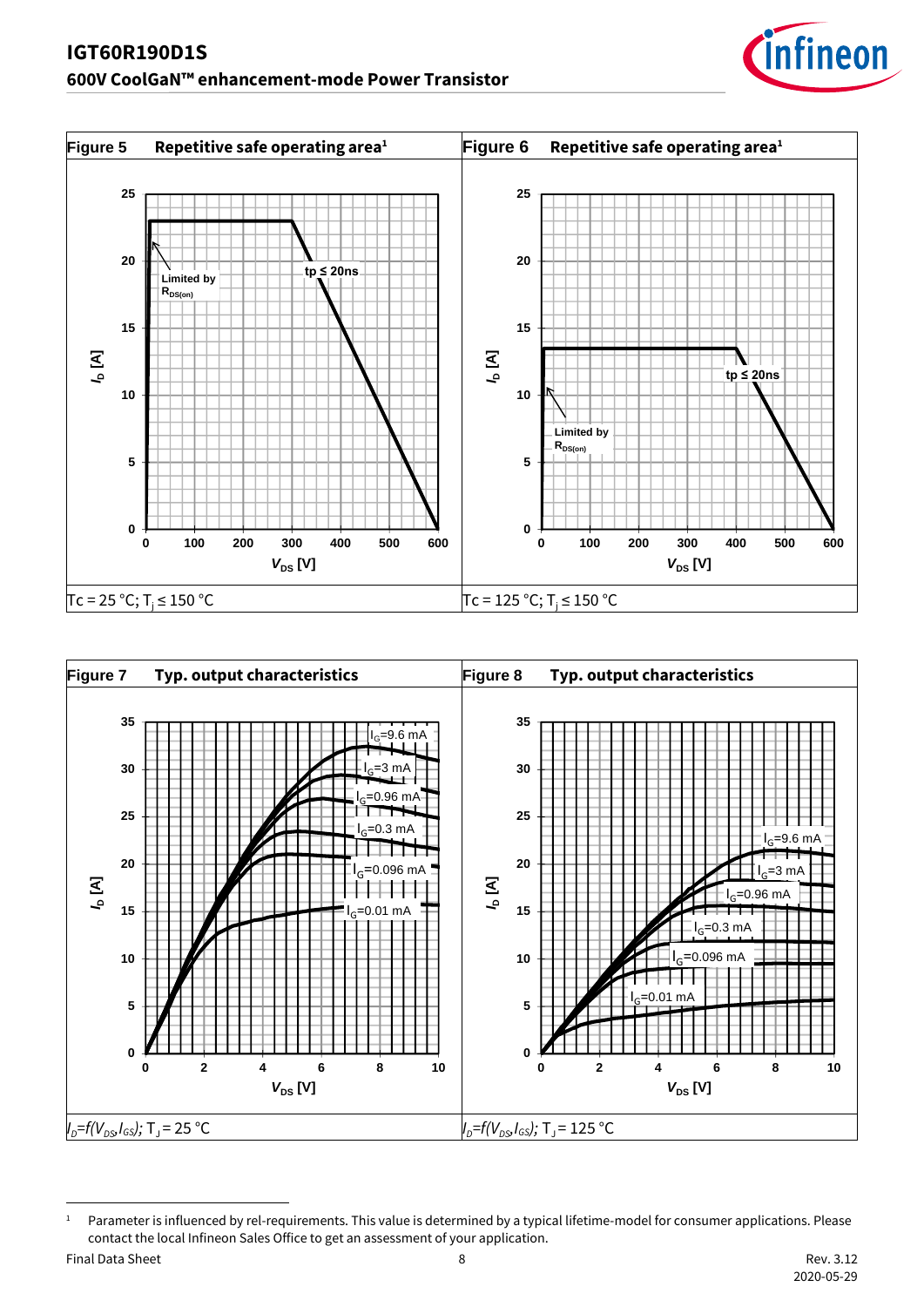



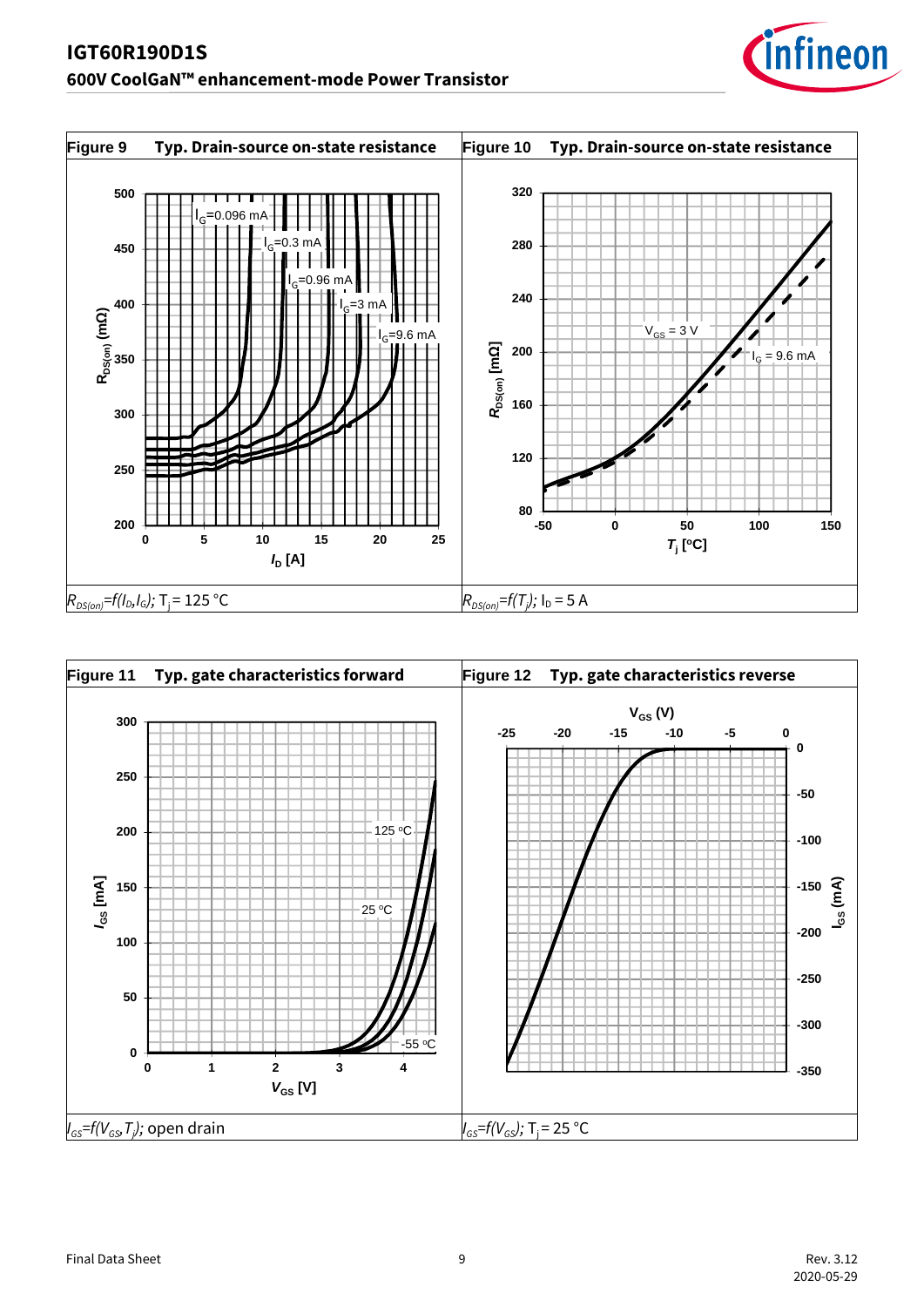### **IGT60R190D1S 600V CoolGaN™ enhancement-mode Power Transistor**



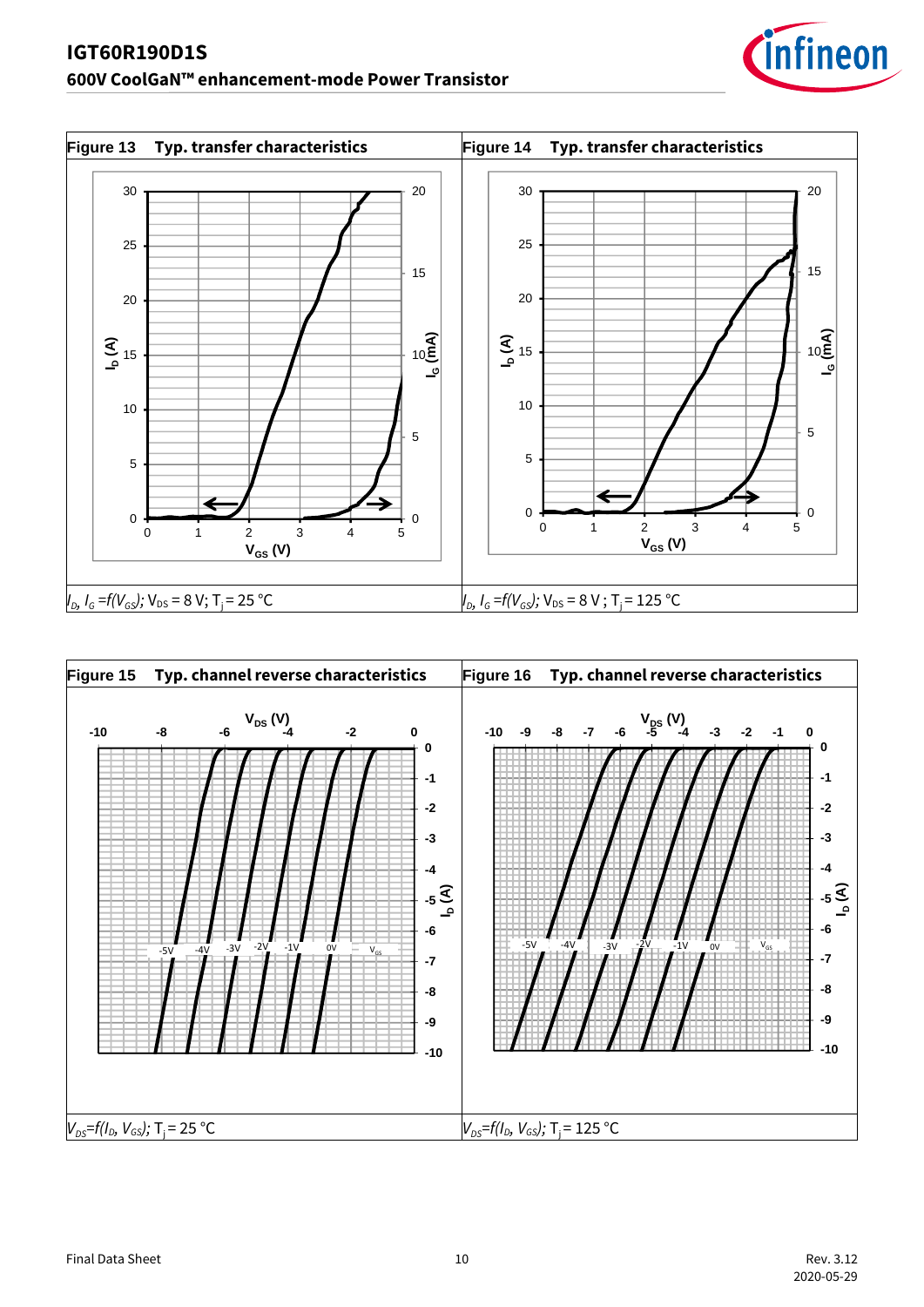

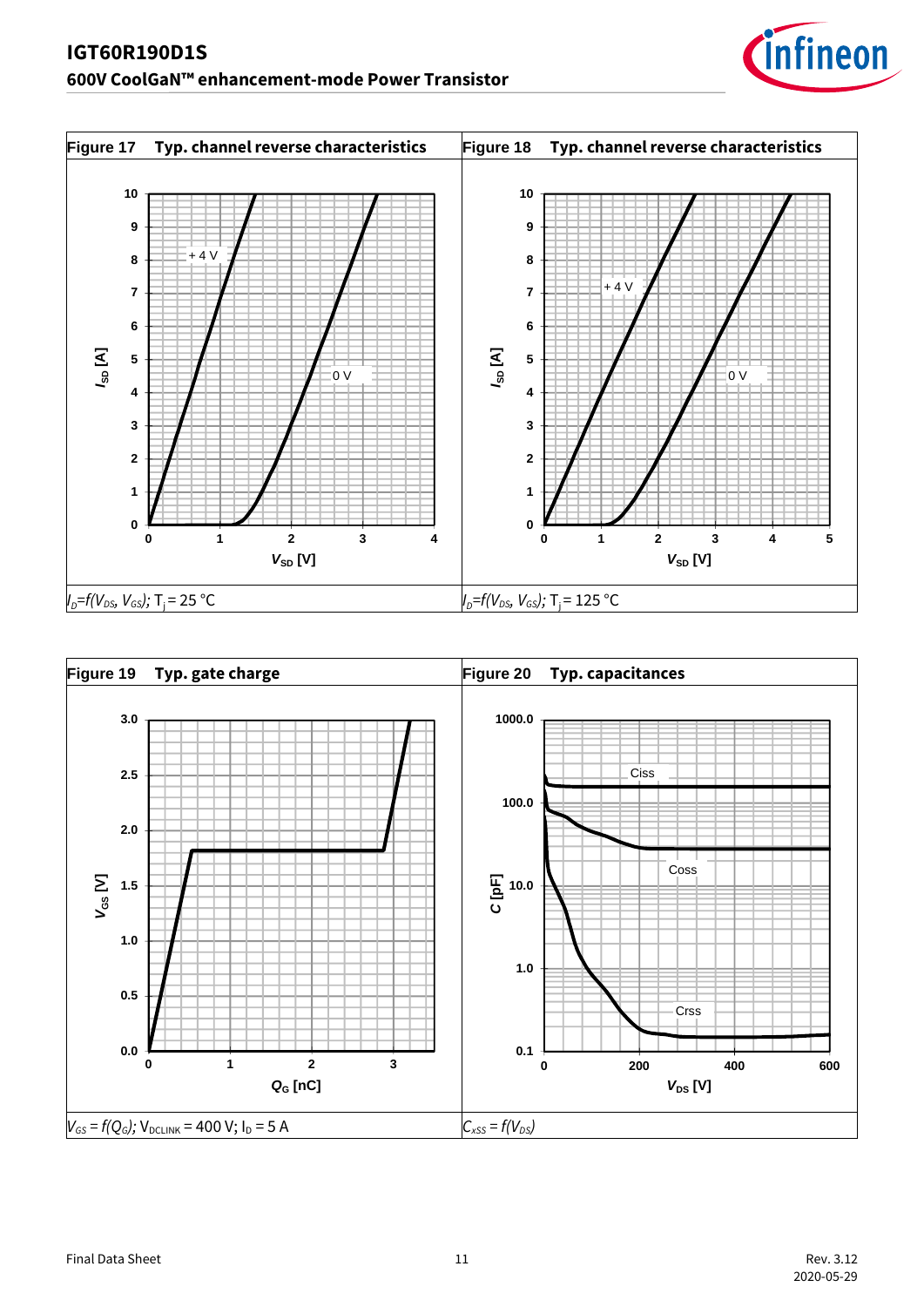

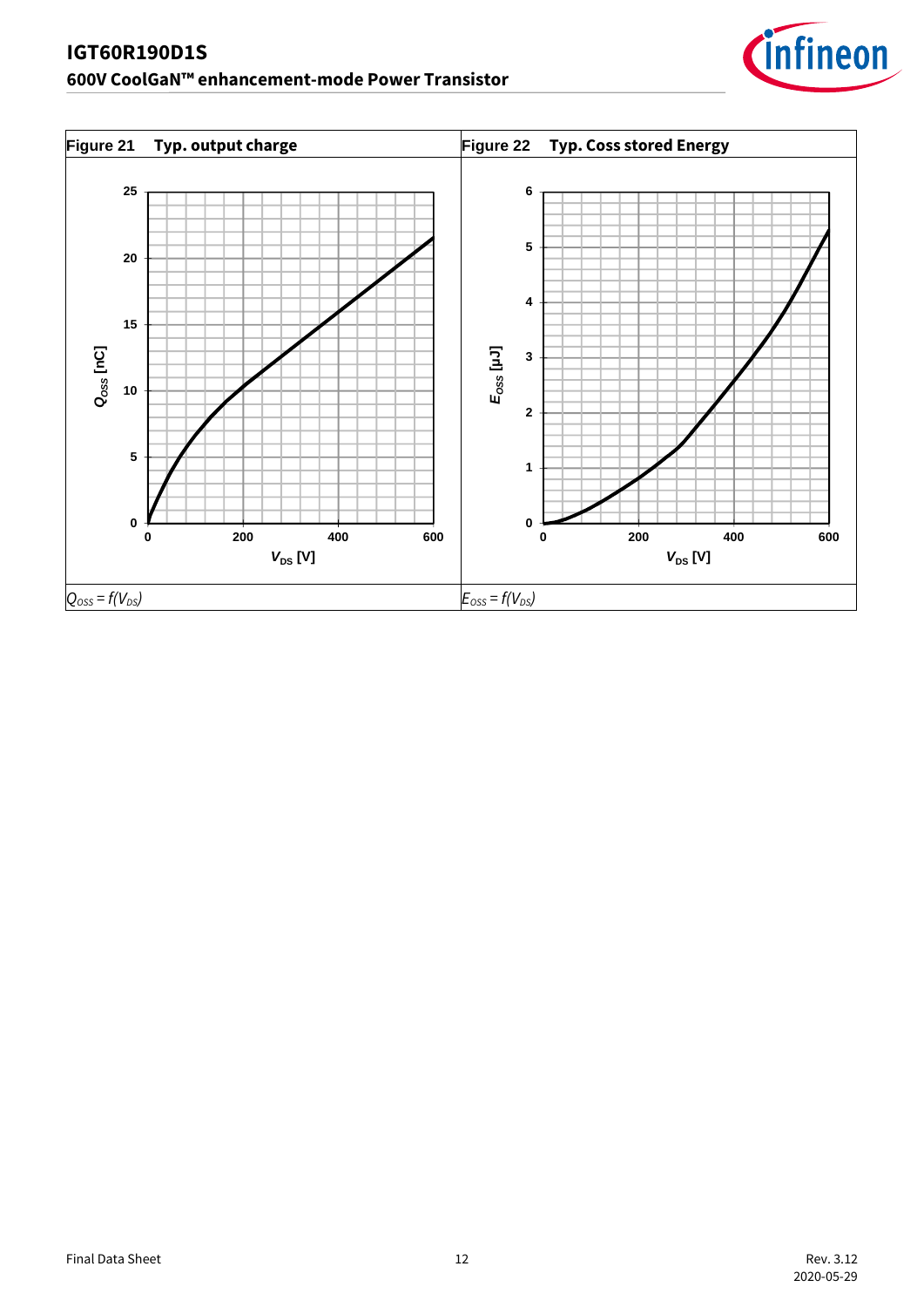

### <span id="page-12-1"></span><span id="page-12-0"></span>**5 Test Circuits**





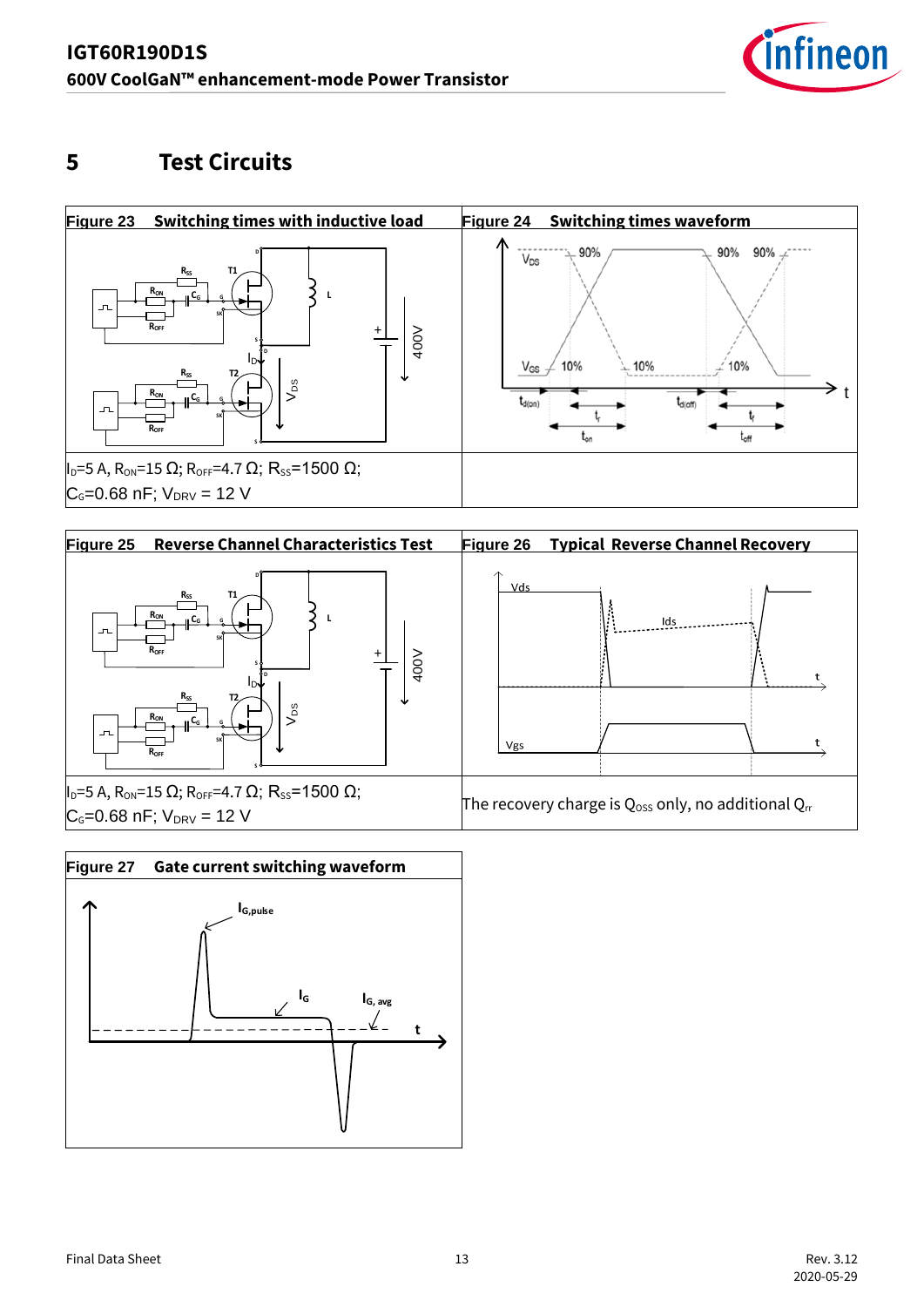

## <span id="page-13-0"></span>**6 Package Outlines**



**Figure 28 PG-HSOF-8-3 Package Outline, dimensions (mm)**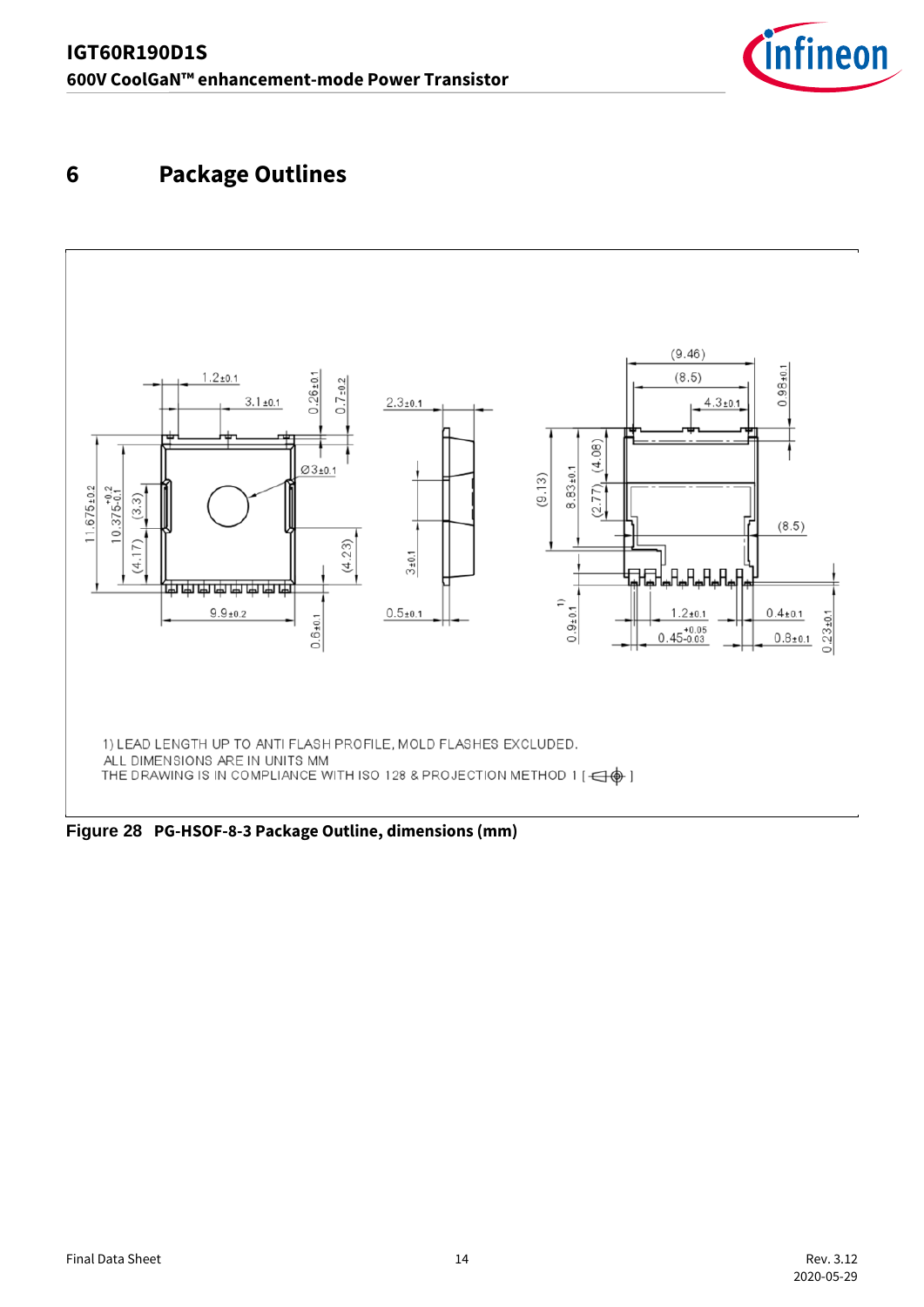

### <span id="page-14-0"></span>**7 Appendix A**

**Table 9 Related links** 

- **IFX CoolGaNTM webpage: [www.infineon.com/why-coolgan](http://www.infineon.com/why-coolgan)**
- **IFX CoolGaNTM reliability white paper: [www.infineon.com/gan-reliability](http://www.infineon.com/gan-reliability)**
- **IFX CoolGaNTM gate drive application note: [www.infineon.com/driving-coolgan](http://www.infineon.com/driving-coolgan)**
- **IFX CoolGaNTM applications information:**
	- o **[www.infineon.com/gan-in-server-telecom](http://www.infineon.com/gan-in-server-telecom)**
	- o **[www.infineon.com/gan-in-wirelesscharging](http://www.infineon.com/gan-in-wirelesscharging)**
	- o **[www.infineon.com/gan-in-audio](http://www.infineon.com/gan-in-audio)**
	- o **[www.infineon.com/gan-in-adapter-charger](http://www.infineon.com/gan-in-adapter-charger)**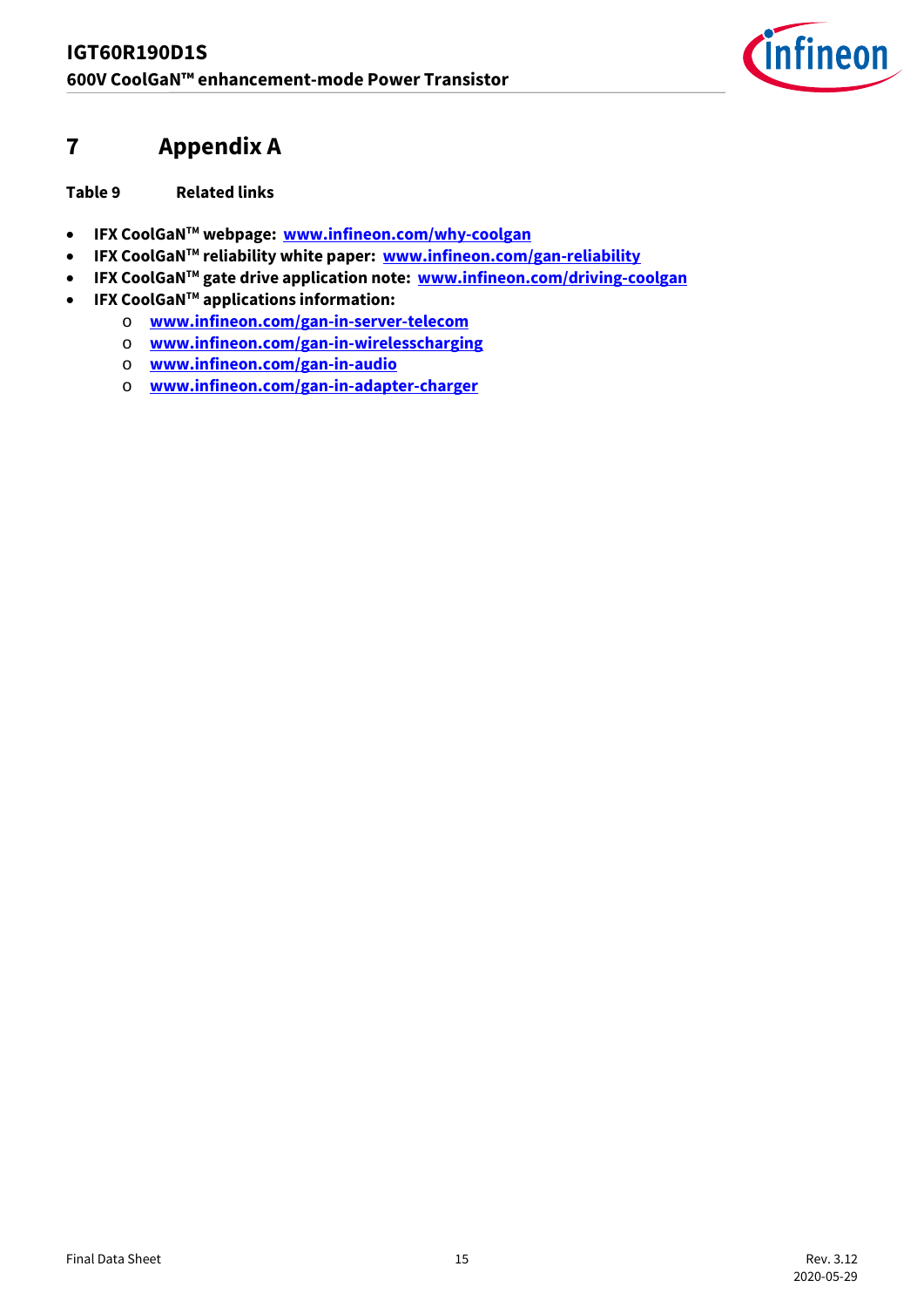

## <span id="page-15-0"></span>**8 Revision History**

| <b>Revision</b> | Date       | <b>Description of change</b>                                                                                                       |
|-----------------|------------|------------------------------------------------------------------------------------------------------------------------------------|
| 3.0             | 2017-04-25 | Release of final version                                                                                                           |
| 3.1             | 2018-10-12 | Updated application section; added Appendix A and Fig. 27; updated maximum<br>rating table footnotes, switching times and figures. |
| 3.11            | 2020-01-16 | Added $V_{DS, bd}$ , $V_{DS, pulse}$ , $V_{DS, surge}$ specifications in maximum ratings table of page3                            |
| 3.12            | 2020-05-29 | Updated to MSL1 in table 4                                                                                                         |

### **Major changes since the last revision**